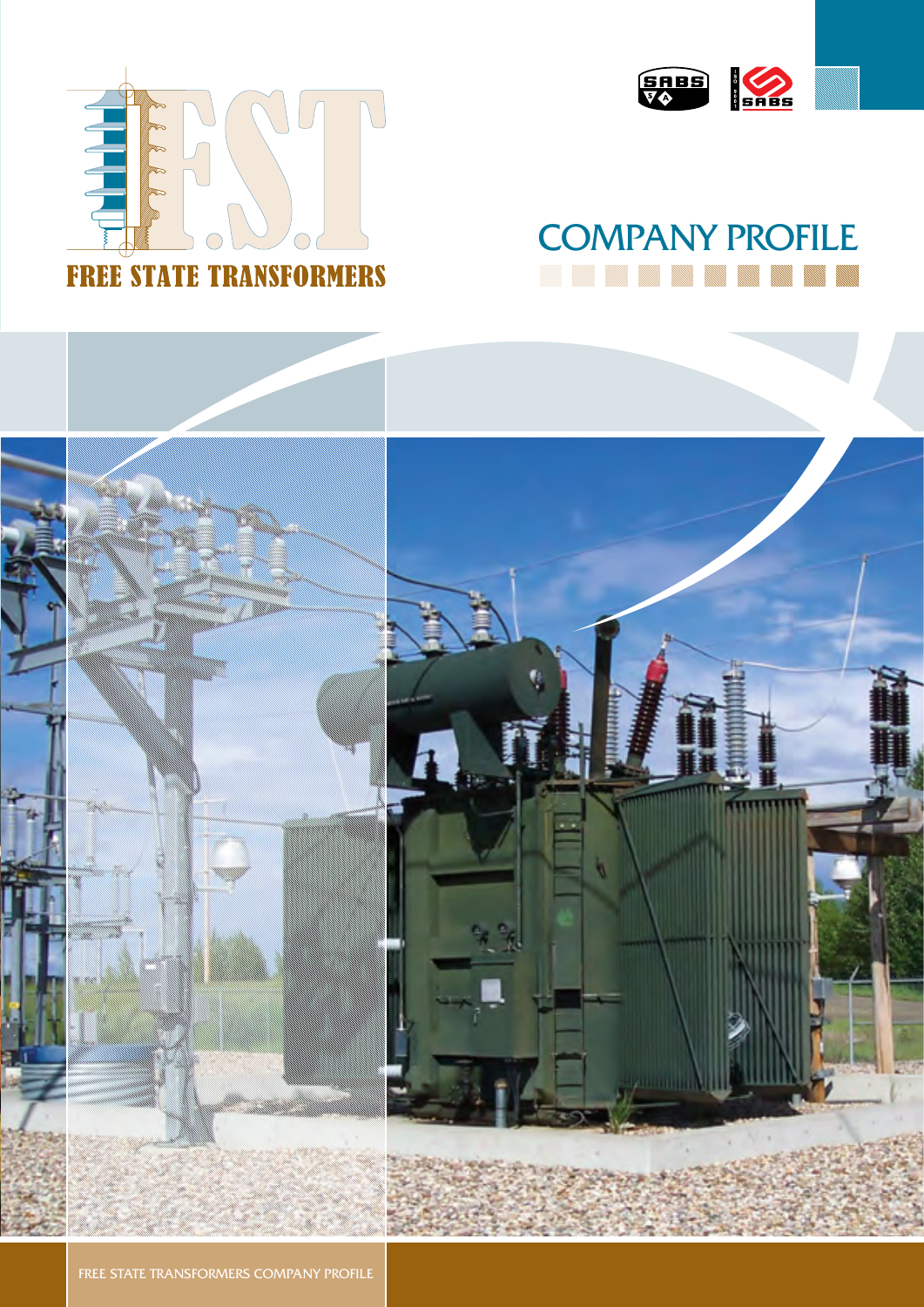#### Mission statement

We are committed to provide excellent service and quality products to all our customers no matter the value of their order. We further more strive to better our business through continuous improvement to enhance quality and to ensure on-time delivery.



#### **Overview**

We are currently the largest manufacturer of transformers in the Free State province of South Africa. Free State Transformers have the capability to design and manufacture a wide range of distribution transformers, miniature substations and special application transformers ranging from 5kVA to 20MVA with rated voltages up to 33kV. All products are designed and manufactured to applicable local and international specifications. Our products are used in utilities, municipalities and industries across Africa.

#### **History**

Free State Transformers was formed in 1998, from humble beginnings when only small intermediate voltage systems were designed and manufactured, the company has grown into a reputable manufacturer of quality and reliable transformers. In 2004 Free State Transformers obtained certification from the South African Bureau of Standards, SANS 780 for manufacturing and SANS ISO 9001:2000 certification for quality systems.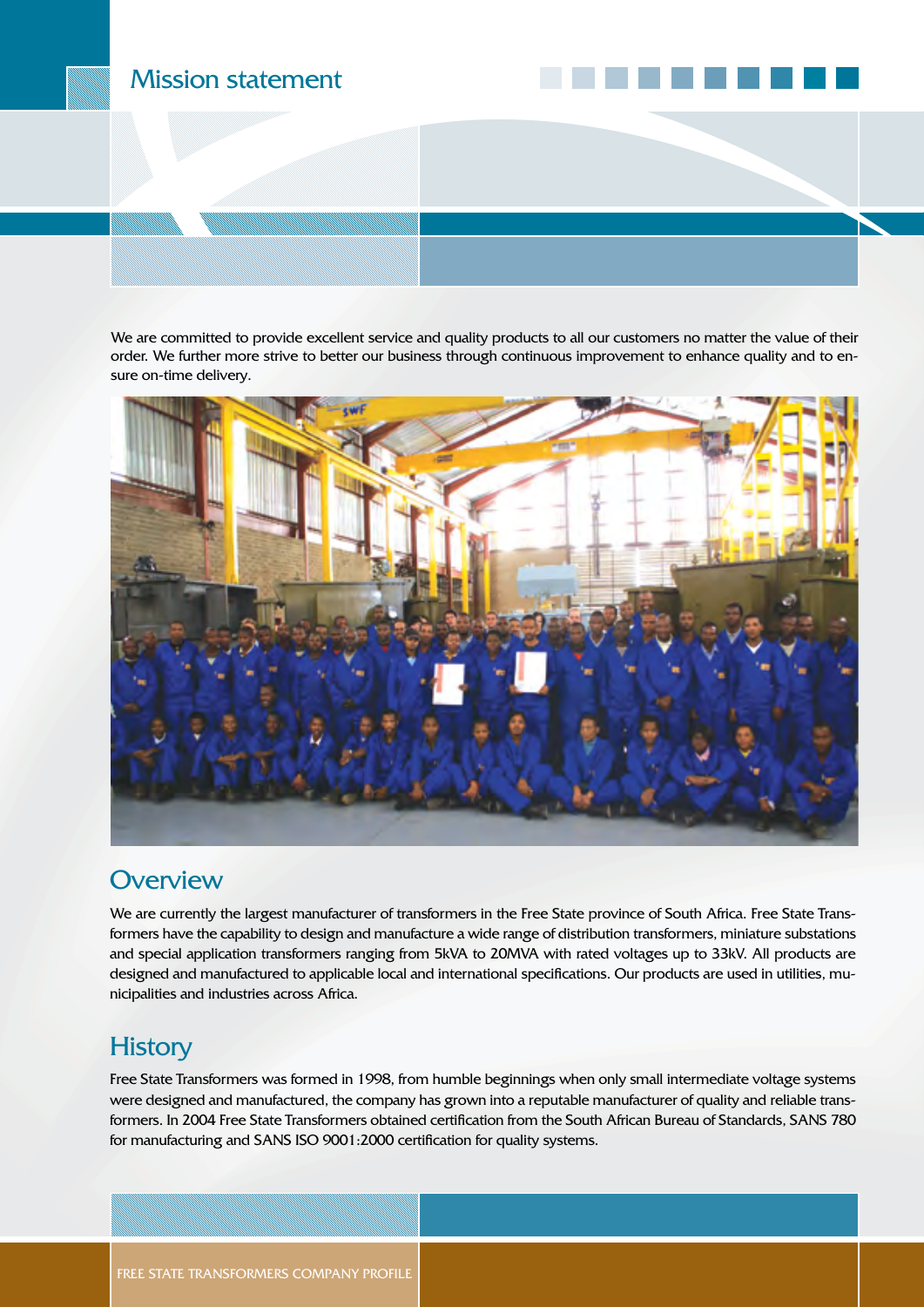## **Manufacturing**

#### Distribution & Power Transformer Range

- • Intermediate voltage transformers (Eskom spec) 5kVA - 1000kVA, 1kV & 3.3kV
- Distribution transformers (SABS780spec) 16kVA 3150kVA with voltages up to 33kV
- • Power transformers up to 33kV, your choice of either an on-load or off-load tap changer

#### Miniature Substations

- Surface mount mini-subs (municipalities / industrial.
- Underground mobile mini-subs
- Skid base mini-subs (open cast mines)

Range from 100kVA - 1600kVA up to 33kV High voltage switchgear SF6, oil and vacuum.

## Special Application Transformers

- Inverter / Rectifier transformers (6 & 12 pulse application)
- Phase shift transformers (24 pulse application)
- VSD transformers
- Mobile substaions (Eskom spec)

#### NEC/NER/AUX Transformers

Voltages upto 33kV

Above right: A dual voltage Mobile Substation (specially manufactured for Eskom) is used in opencast mines where the primary of the transformer can be temporarily connected to an overhead line.





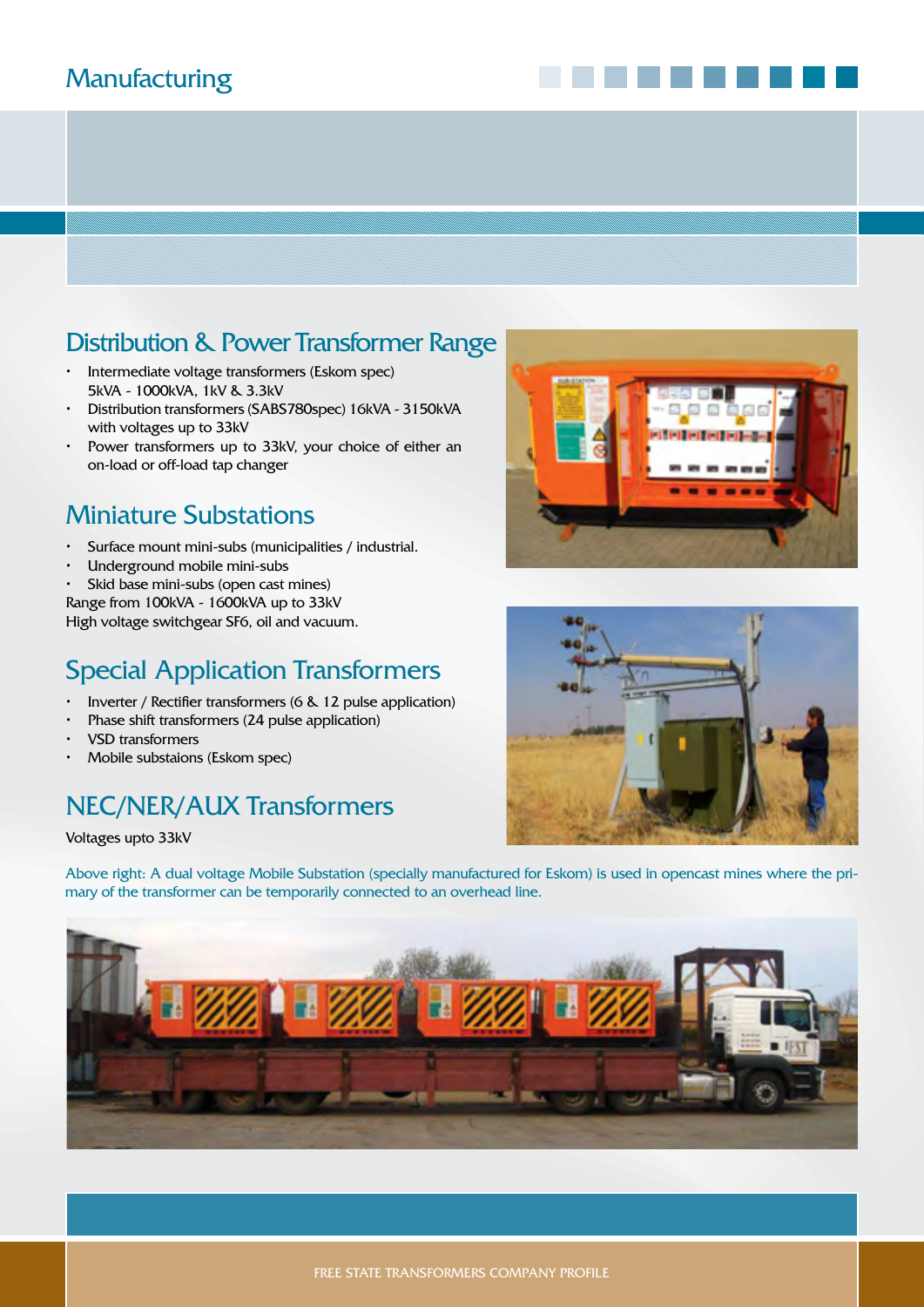#### Repairs and Field Services

#### Repairs and Refurbishment

- • Distribution transformers up to 33kV
- • Power transformers up to 132kV
- • Intermediate voltage systems (step-up and step-down)
- • Miniature substations (surface and underground)
- Special application transformers

Right: 20MVA, 132/25kV Single Phase Traction Transformer refurbished for Transnet

#### Transformer Field Services

- On-site maintenance and repairs of transformers and Miniature Substations
- • On-site oil sampling and transformer testing
- • On-site oil purification and regeneration
- Thermal imaging
- Transformer installation and commissioning
- On-load tap changer servicing and testing
- Transformer transport and rigging

#### Dry Type / Cast Resin Transformers

**Imported** 







FREE STATE TRANSFORMERS COMPANY PROFILE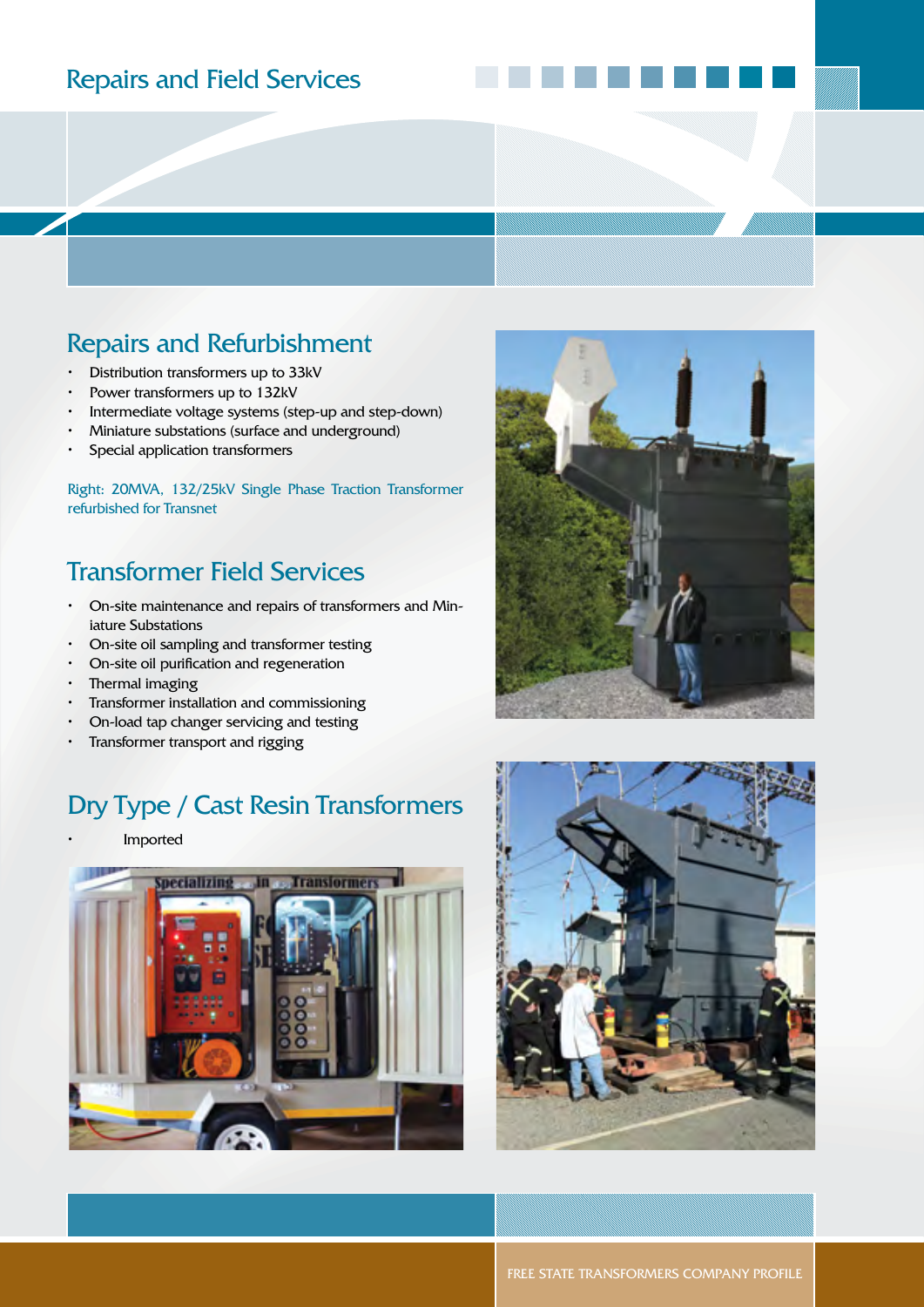## Technology and Design

#### Quality Standards

Free State Transformers is an SANS ISO 9001:2000 and SANS 780 accredited company.

#### **Technology**

Our technology is based on world leading concepts and trends. Understanding transformers and customer's needs, enables us to offer the best solutions through innovation and design.

#### **Design**

Free State Transformers has well developed calculation tools that ensure fast and accurate designs. Our continuous design improvement strategy ensures ease in manufacturing and results in quality products.

#### **Manufacturing**

We have a 4800m2 manufacturing facility with 80 tons of lifting capacity. Optimized manufacturing processes and a dedicated special transformer lines ensures flexibility and on-time supply to all customers.

Right below: 2000kVA transformer loaded by Free State Transformers for installation on new industrial site.